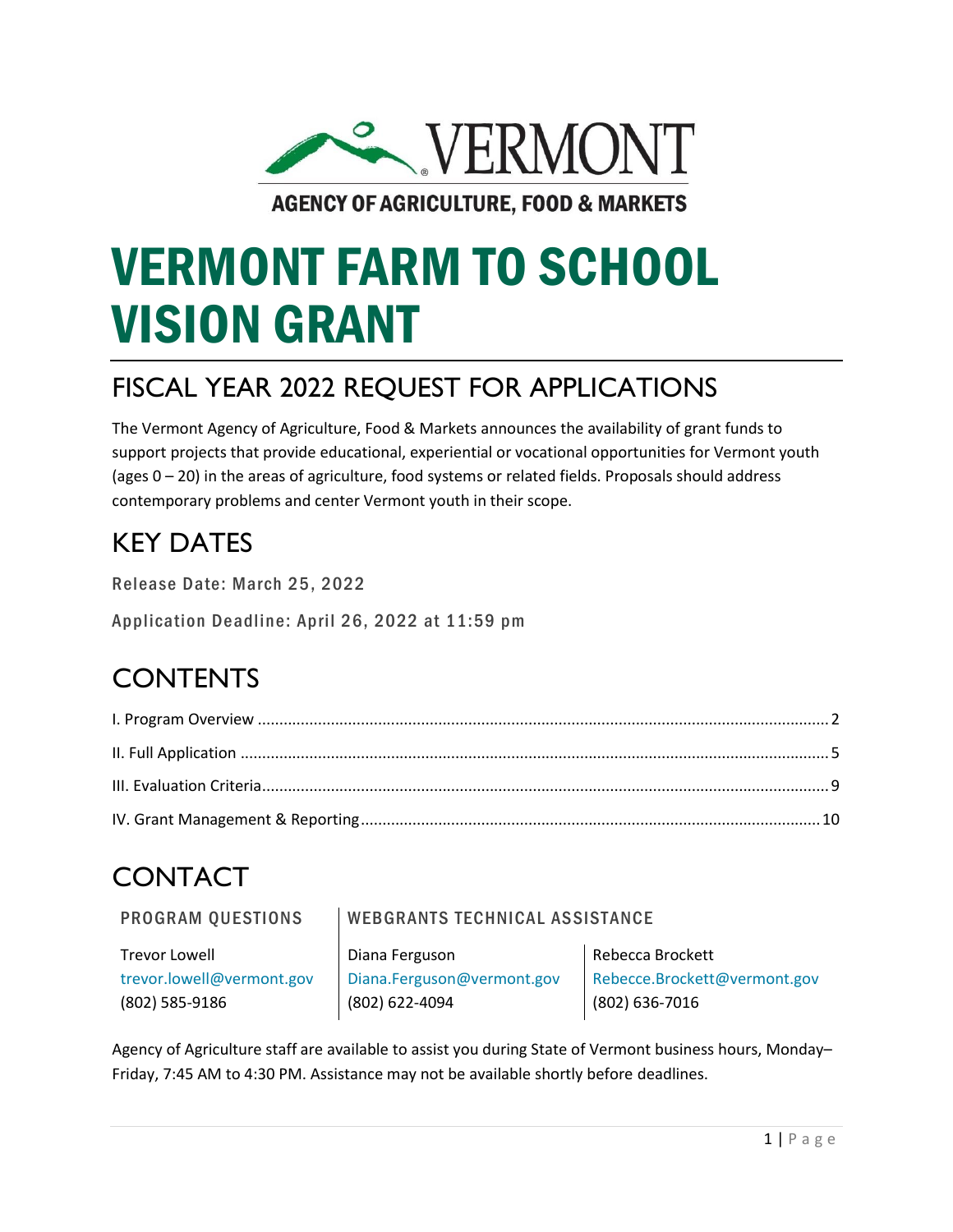### I. PROGRAM OVERVIEW

### QUICK FACTS

#### PROGRAM PURPOSE

The purpose of this grant is to support innovative and impactful initiatives that engage Vermont youth in addressing and learning about issues related to food, agriculture or related fields. Strong proposals will be scalable and/or replicable, will prioritize youth leadership, and will have a high net impact score – defined generally as the number of youths impacted multiplied by the magnitude of the impact per individual.

#### **ELIGIBILITY**

Vermont schools, licensed and/or registered childcare providers, and licensed afterschool programs are eligible to apply to this funding opportunity. Non-profits and community organizations that conduct programming in Vermont are also eligible to apply, but must apply as a co-applicant with a school, childcare provider, or afterschool program.

**AVAILABLE FUNDS** A total of \$16,000 is available through this competitive funding opportunity.

#### MAXIMUM AWARD

The maximum award is \$16,000. Applicants are required to provide a match equal to 25% of their total grant award in the form of cash or in-kind services.

MINIMUM AWARD The minimum award is \$5,000.

PROJECT LENGTH The project length for this funding opportunity is two years from the execution of the grant agreement.

FUNDING SOURCE Funding is provided by an annual State of Vermont allocation.

### FUNDING OPPORTUNITY DESCRIPTION

Farm to school is a broad term. It defines a variety of efforts aimed at educating and engaging children and young adults on the connections that exist between agriculture, nutrition, community and health. This competitive funding opportunity is designed to support projects that engage youth in exploring those connections. We are seeking proposals that address specific challenges related to the interconnections between agriculture, nutrition, community and health.

Applicants will be required, through qualitative and/or quantitative evidence, to identify a farm to school related challenge impacting their community. Applicants will then need to demonstrate how their proposal seeks to address that challenge. Proposals must center youth in their scope. Strong proposals will: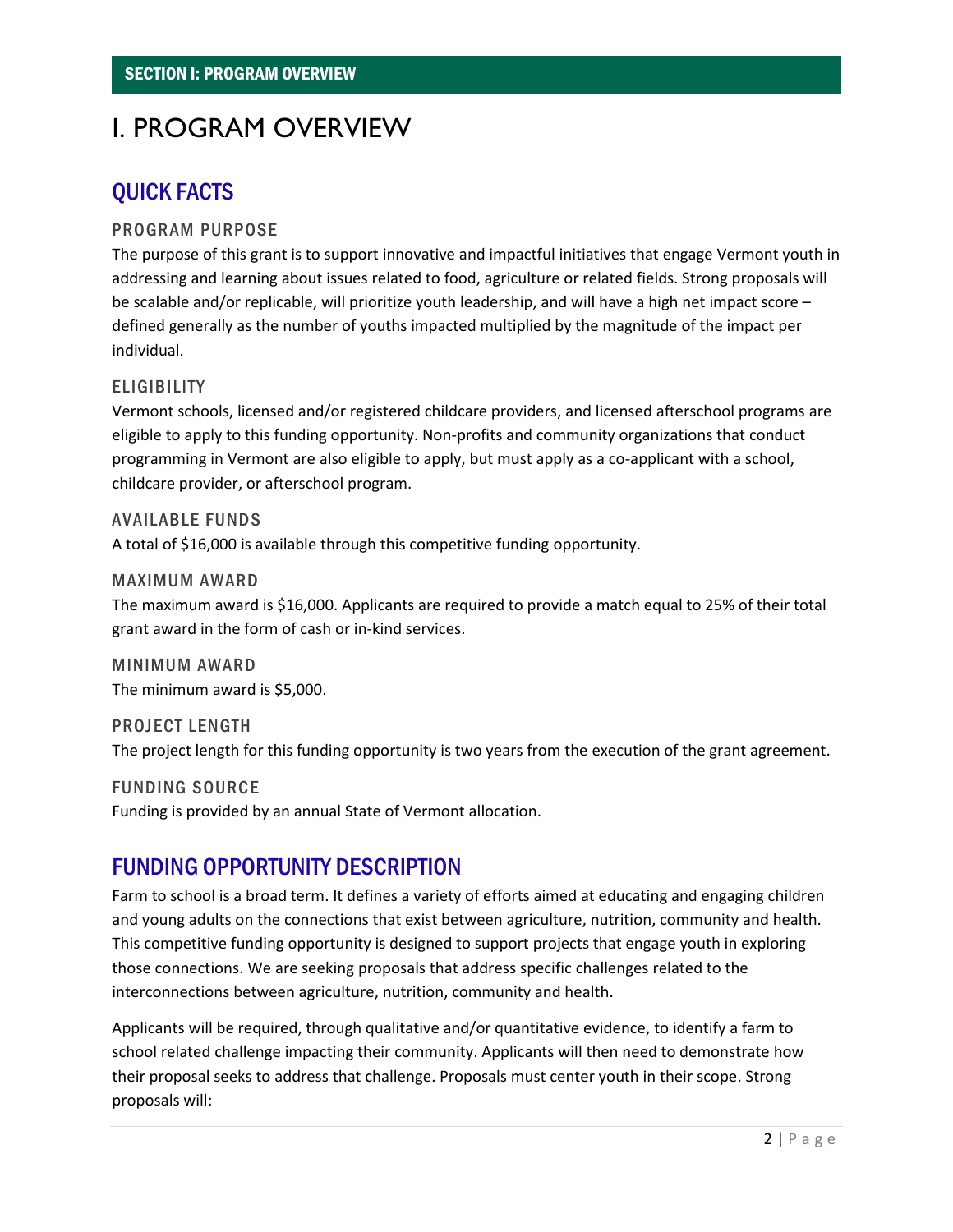#### SECTION I: PROGRAM OVERVIEW

- Engage multiple community stakeholders
- Demonstrate a high likelihood of success
- Demonstrate an ability for the project to be easily scaled and/or replicated
- Demonstrate the likelihood of continued impact beyond the grant period
- Demonstrate a high net-impact score:
	- $\circ$  (# of individuals who stand to benefit) X (magnitude of the benefit per individual)

#### FUNDING PRIORITIES

Priority will be given to projects that address contemporary issues impacting communities, agriculture, health and Vermont youth. Examples include, but are not limited to:

- Climate change
- Food insecurity
- Health and Nutrition

• COVID-19

- Food Sovereignty
- 
- Racial and social equity

#### **ELIGIBILITY**

#### ELIGIBLE APPLICANTS

Vermont Schools, licensed and/or registered childcare providers, and licensed afterschool programs are eligible to apply for this grant. Both individual entities and consortiums of entities are eligible to apply.

Non-profits or community organizations that conduct programming in Vermont are also eligible, but must apply as a co-applicant with an eligible school, childcare or afterschool program.

#### ELIGIBLE PROJECTS

Projects must center Vermont youth in their scope and promote awareness of, and engagement in, issues related to agriculture, nutrition, community and health.

#### **INELIGIBLE PROJECTS**

Projects that are primarily designed to benefit an organization, business or industry sector will not be considered for funding.

#### MATCHING FUNDS

Applicants are required to provide matching funds equal to 25% of their grant request. Matching funds can be in the form of in-kind services, cash, or a combination of both. Cash match is not a requirement, but proposals that leverage additional funding may be scored more favorably than those that meet the match requirement through in-kind services alone.

#### APPLICATION REVIEW

Applications will be reviewed by an independent review committee comprised of members from communities across the state. Each application will be scored using the same rubric and will be reviewed by a minimum of three independent reviewers to determine an overall average score.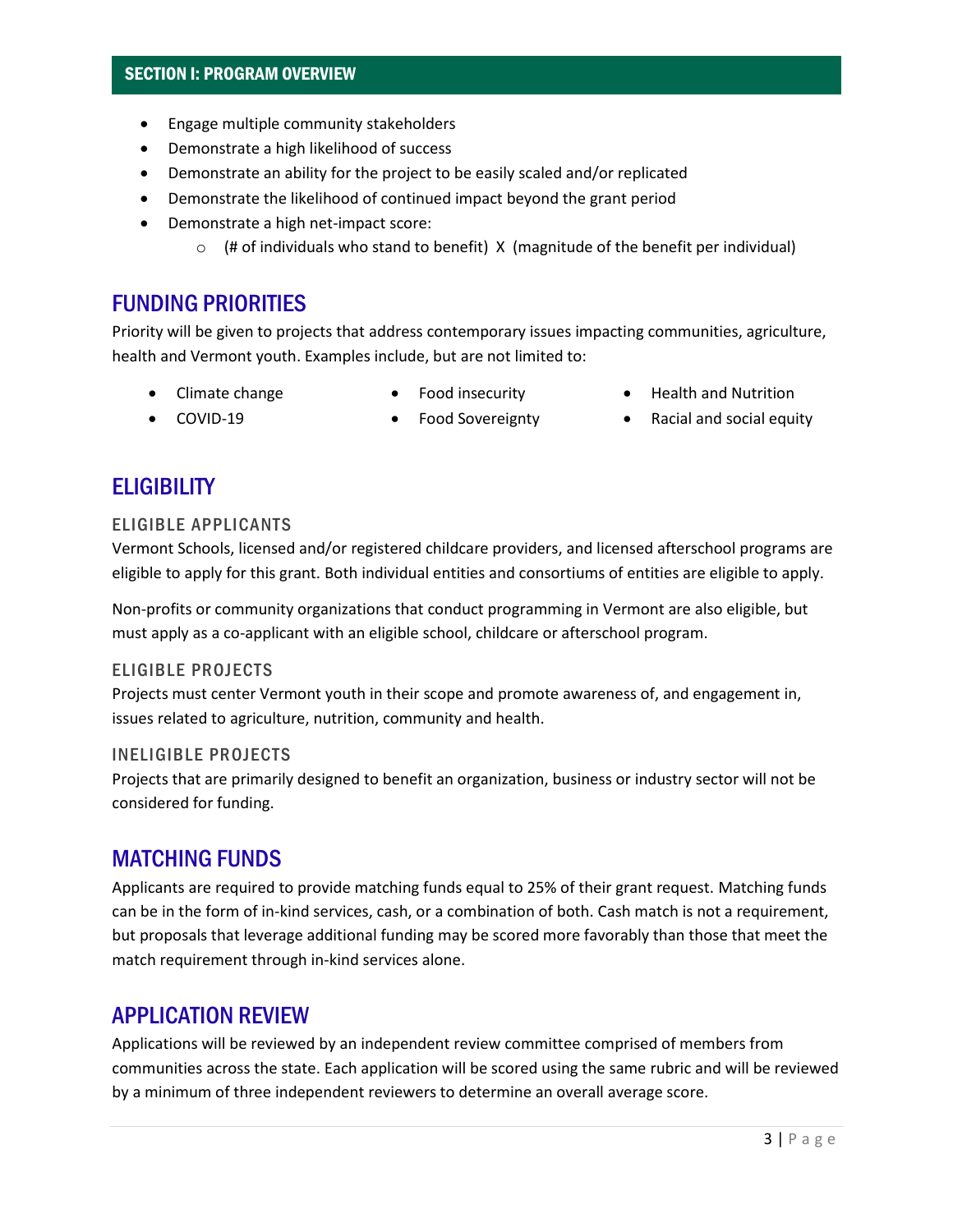#### KEY DATES

| DATES MAY BE SUBJECT TO CHANGE |                                        |
|--------------------------------|----------------------------------------|
| March 25, 2022 8:00 AM         | <b>Application Opens</b>               |
| April 26, 2022 11:59 PM        | <b>Deadline to Submit Applications</b> |
| Mid May, 2022                  | <b>Application Review Period</b>       |
| End of May, 2022               | <b>Award Announcements Made</b>        |

#### HOW TO APPLY

#### SUBMISSION POLICY

It is the applicant's responsibility to adhere to all application instructions including the submission dates and times included in this request for applications (RFA). The Vermont Agency of Agriculture, Food & Markets (VAAFM) will accept the last validated electronic submission through the grants management system, [WebGrants,](https://agriculturegrants.vermont.gov/index.do) prior to the posted deadline as the final and sole acceptable submission of an application.

VAAFM will not accept submission or re-submission of incomplete or delayed applications after the posted deadline, barring exceptional circumstances.

#### **WebGrants will prevent applications from being submitted after the cut-off time.**

#### SUBMISSION GUIDANCE

Applicants are encouraged to review th[e guide](https://agriculture.vermont.gov/grants/howtoapply) for submitting applications through WebGrants prior to starting their application.

A copy of the full application is provided in the next section of this document. The following documents and information are needed to complete the online application:

- Letters of support from the leadership of each school, early care provider or afterschool program involved
- Supporting documentation for demonstration of need (optional but encouraged)
- The percentage of children that qualify for free or reduced-price meals at each school, early care provider, or after school program involved in the project
- The total number of children served at each school, childcare provider, or afterschool program involved in the project.

#### SUBMISSION CONFIRMATION

When an application has successfully been submitted, the applicant will be redirected to an **Application Submitted Confirmation** page with an Application ID number and receive a confirmation email.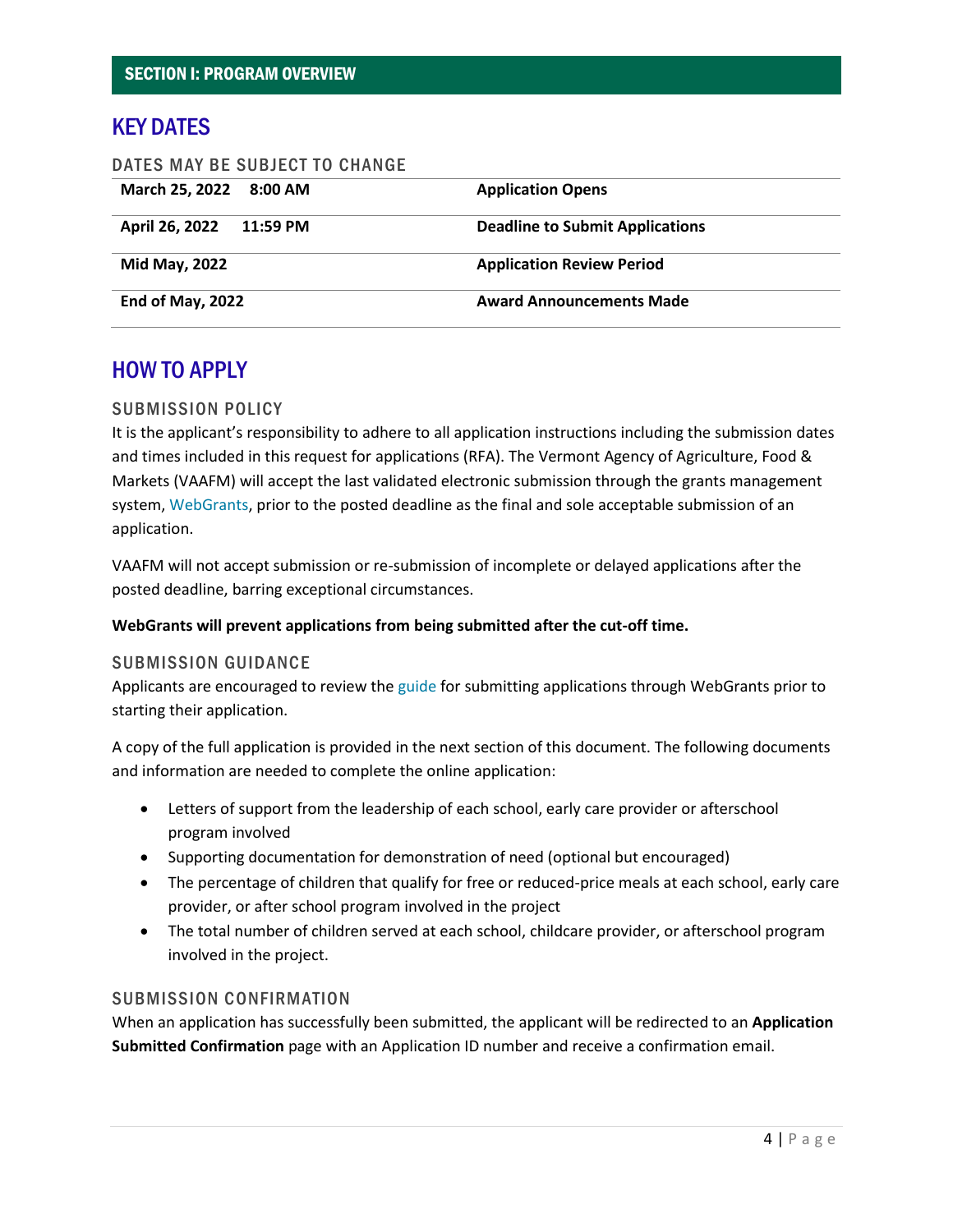### <span id="page-4-0"></span>II. FULL APPLICATION

<span id="page-4-1"></span>Instructions: The following is a complete copy of the application questions. Applications must be submitted online through the Agency's grants management system by **April 26, at 11:59 pm**. Application flow and structure may appear differently in the online grants management system than here in this outline.

For help in submitting an application see the [WebGrants Application Guide:](https://agriculture.vermont.gov/grants/howtoapply)

Estimated time to prepare an application, including time to create and collect all required supporting documentation: **3-5 Hours**

Estimated time to complete online application: **1-3 Hours**

#### APPLICANT INFORMATION

- Name of organization submitting the application (supervisory union/educational district, early care provider, after school program, consortium, non-profit, community organization, etc.) *\*This organization must be the fiscal agent, the entity that will be legally responsible for receiving and managing grant funds.*
- Name, title, e-mail, and phone number for the following individuals:
	- $\circ$  Grant Authorizing/Financial Management Contact<sup>\*</sup> the main point of contact for legal and financial grant communications, including submitting claims for grant payments *\*This person must be associated with the fiscal agent organization*
	- $\circ$  Grant Management Contact the main point of contact for all grant related communications and project management, including submitting status reports
- For each school, early care provider, or afterschool program involved in the proposed project, provide the following information about the total population they serve:
	- o The grades/ages served
	- o The number of children served
	- $\circ$  If applicable, the percentage of children that qualify for free or reduced-price meals
	- $\circ$  If applicable, a list of all federal child nutrition programs in which the organization participates
	- o A letter of support from the leadership of the organization
- How much grant funding are you requesting?

#### DEMONSTRATION OF NEED

- Provide a summary of your project
- In five sentences or less, describe the problem this proposal seeks to address.
	- o Provide any qualitative evidence (observations or personal anecdotes) that demonstrates the impact of the problem and how it manifests in your community. Space is provided to upload testimonials or other supporting documentation.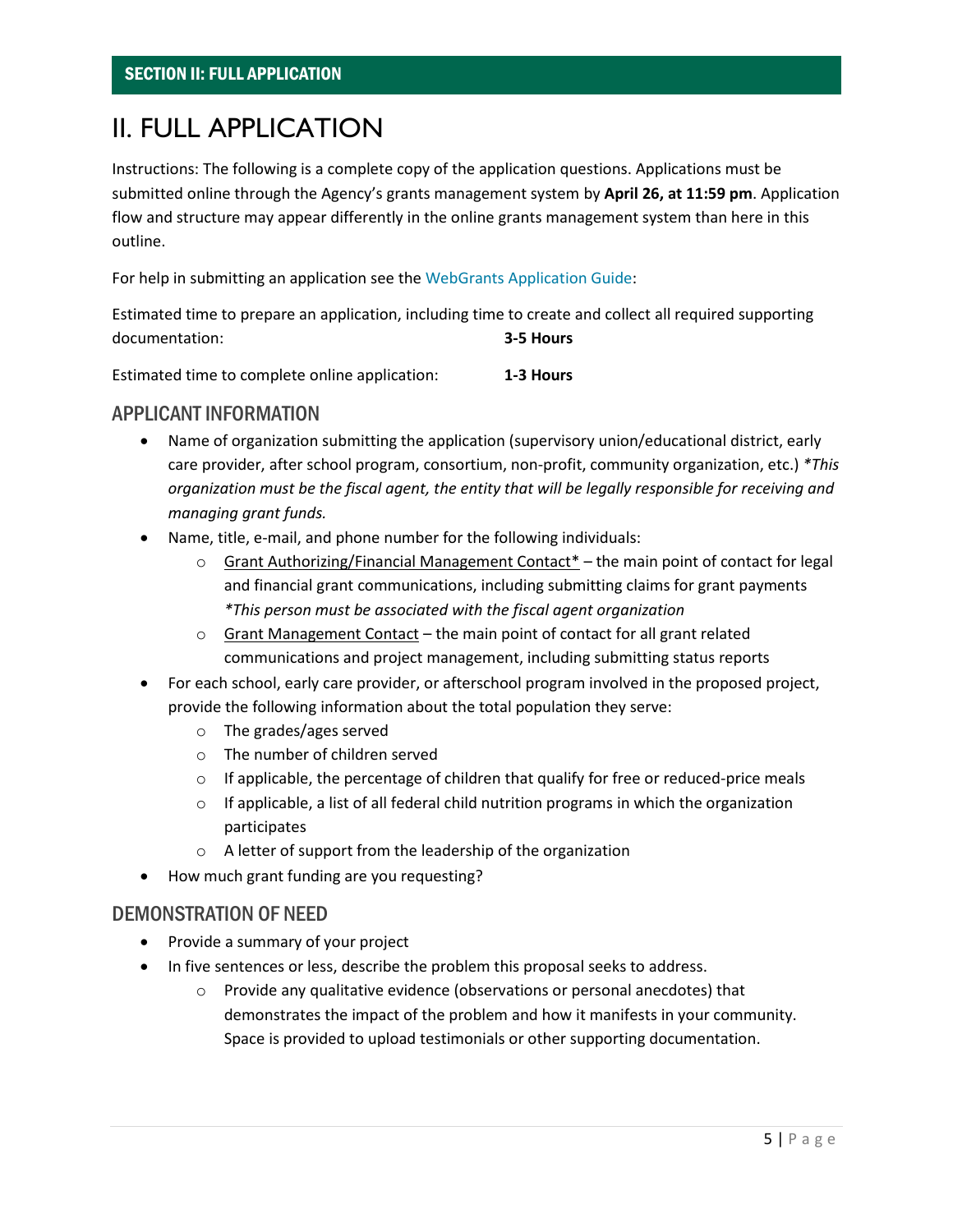#### SECTION II: FULL APPLICATION

- $\circ$  Provide any quantitative evidence (statistics, percentages, etc.) that demonstrates the impact of the problem and its effect on your community. Space is provided to upload supporting documentation.
- Are there current efforts, or have there been previous efforts, to address this problem in the community?
	- o If yes, describe them and comment on their effectiveness
- Are there other organizations or groups currently working to address this problem in your community?
	- o If yes, will they be collaborating on this project?
		- Describe their role
	- $\circ$  If no, explain why they have not been included as a project partner

#### PROJECT DESCRIPTION

- Is the proposed project a new initiative, an expansion of an existing initiative or a continuation of an existing initiative?
	- $\circ$  If the proposed project is an expansion or continuation of an existing initiative, provide information about the history and current status of these efforts.
- Provide a detailed overview of your proposed project. Include information about the project timeline and who would be responsible for completing different project tasks.
- Describe the target population for the proposed project. Consider demographics such as age, location, income level, race/ethnicity, etc.
	- o How would you recruit or engage the target population?
- Give your best sales pitch. Why is this proposed project the right solution for the problem?
- What is the anticipated impact?
- Provide an estimate for the number of Vermont youths who would be directly impacted by this project
	- o How did you arrive at this estimate?
- Provide information about any benefits the proposed project may have on individuals, groups or organizations beyond Vermont youth.
- What are some challenges that could affect the success of this project?
	- o How are you prepared to mitigate these challenges?
- Would this project extend beyond the grant period?
	- $\circ$  If yes, provide information on how long the project would be expected to last and how it would be sustained.
- What if anything would be done to help other communities and/or interested organizations learn from this proposed project.
- Would any resources be developed as part of this proposed project (reports, toolkits, case studies, etc.)?
	- o If yes, provide a description
- Would project leaders or partners be willing to volunteer time to help other communities institute similar initiatives?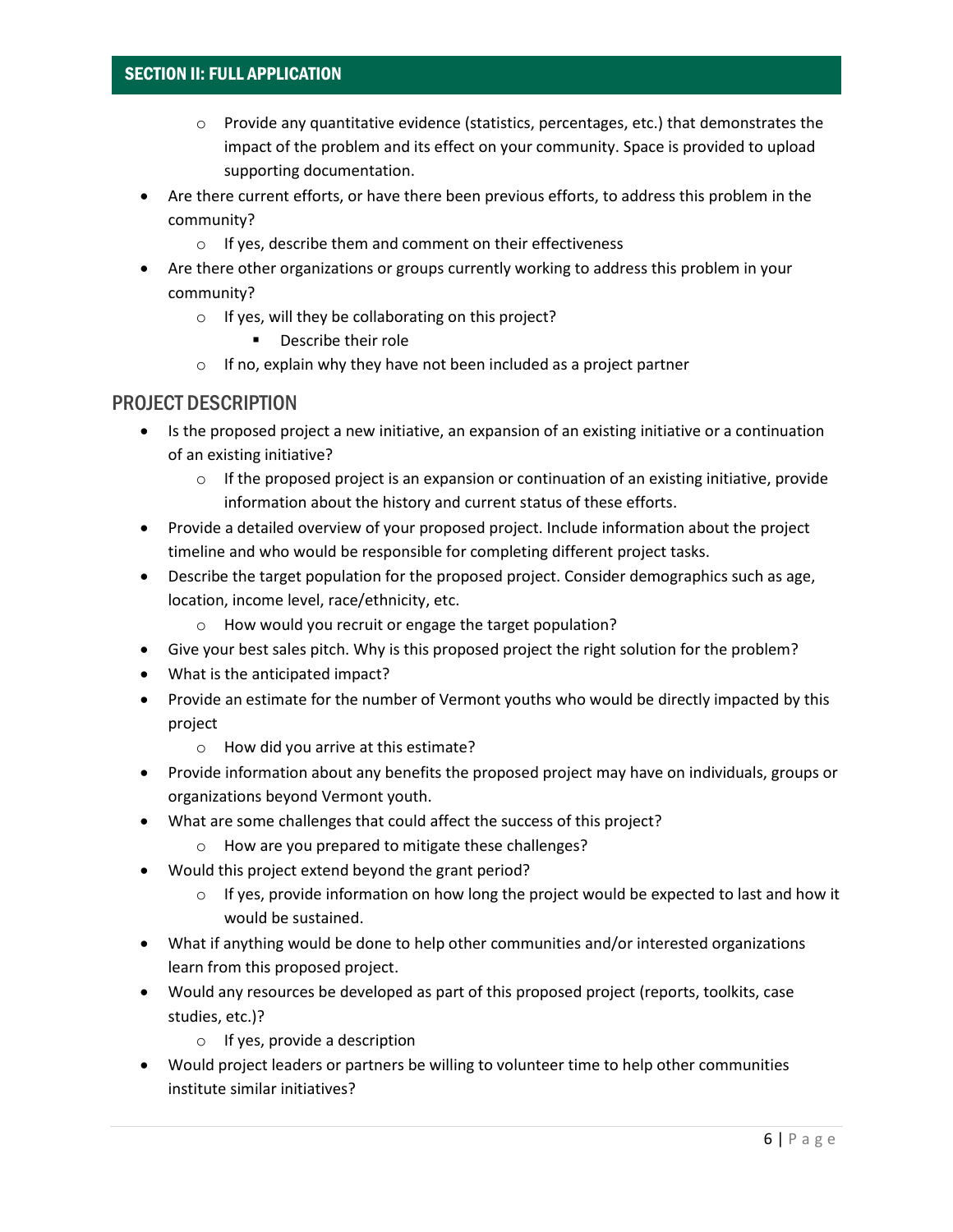#### SECTION II: FULL APPLICATION

#### PROJECT LEADERS AND PARTNERS

- What opportunities with youth have to participate in the design, management and/or implementation of this project? How would their involvement guide the project?
- List all project members who would play key roles in leading, managing and/or overseeing the proposed project. Include their name, organizational affiliation, email address, and a description of their role. It is encouraged, but not required, to include a resume for each key project member.
- Do any of the project partners have experience executing similar initiatives?
	- o If yes:
		- Describe any relevant past experiences
		- What was learned from those previous experiences that will inform this proposal?
- Would any other community members or organizations not previously listed be involved in this project?
	- o If yes, identify them and describe their involvement

#### BUDGET

- How would you meet the 25% match requirement?
	- o Cash
		- Are the funds secured at the time of this submission?
			- If no, describe the process and timeline for securing matching funds
	- o In-kind
	- $\circ$  Combination of cash and in-kind
		- Are the cash match funds secured at the time of this submission?
			- If no, describe the process and timeline for securing matching funds
- Complete the following budget table. Be as detailed as possible in the description column, (i.e. hours and wages for personnel, miles and reimbursement rates for travel, explanations for supply and/or equipment costs, etc.)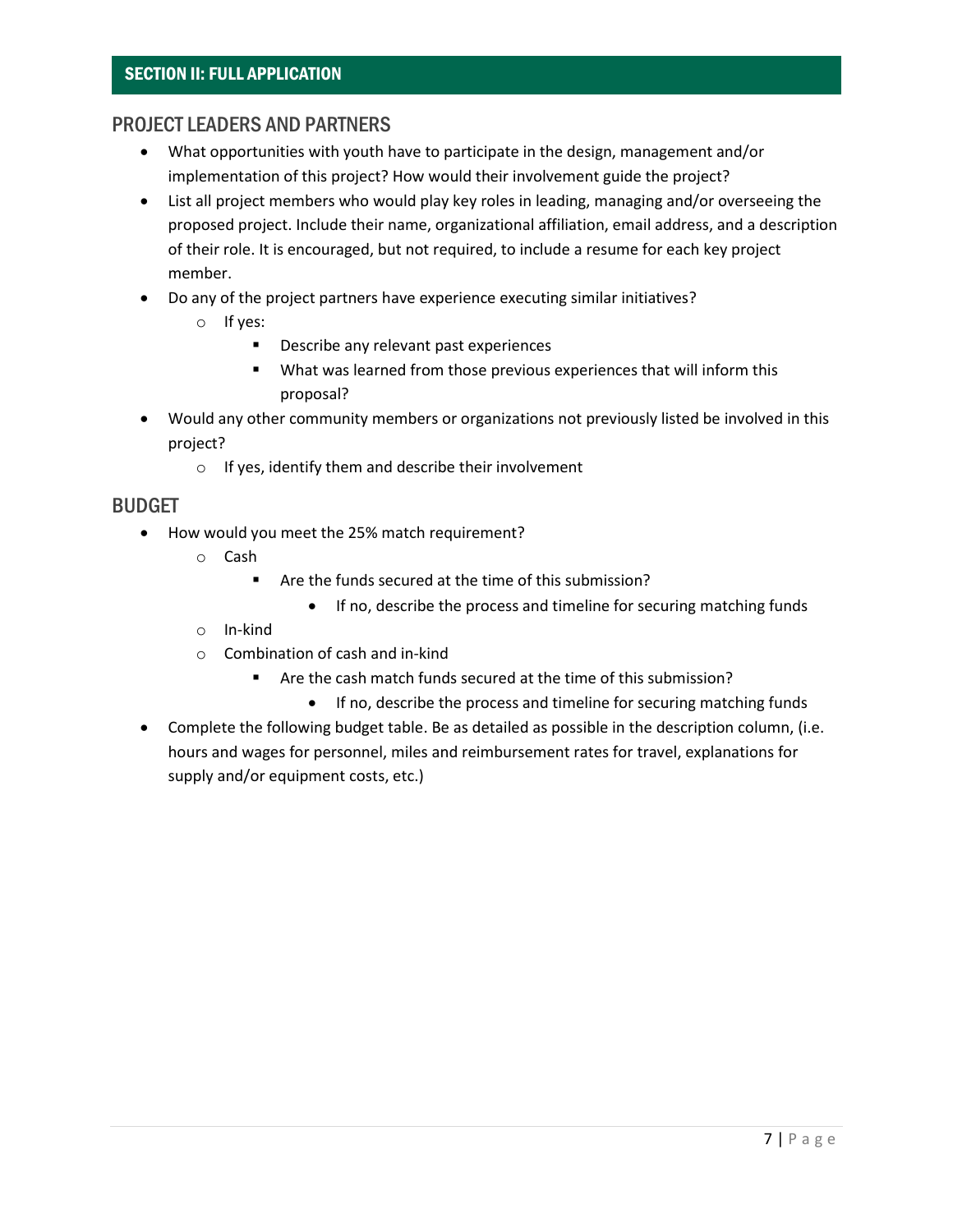#### SECTION II: FULL APPLICATION

| <b>Expense Category</b> | <b>Grant Funds</b> | <b>Matching Funds</b> | <b>Total</b> | <b>Description</b> |
|-------------------------|--------------------|-----------------------|--------------|--------------------|
| Personnel               |                    |                       |              |                    |
| <b>Fringe Benefits</b>  |                    |                       |              |                    |
| Travel                  |                    |                       |              |                    |
| Equipment               |                    |                       |              |                    |
| Supplies                |                    |                       |              |                    |
| Contractual             |                    |                       |              |                    |
| Construction            |                    |                       |              |                    |
| Other                   |                    |                       |              |                    |
| <b>Total</b>            |                    |                       |              |                    |

#### EVALUATION

- Define what success would look like for this project?
- How would the impact of this project be measured, both during the grant period and beyond?
- Who would be responsible for measuring the impact of the proposed project?
- If the project implementation was not going as well as designed, describe the process for how the project team might respond and/or readjust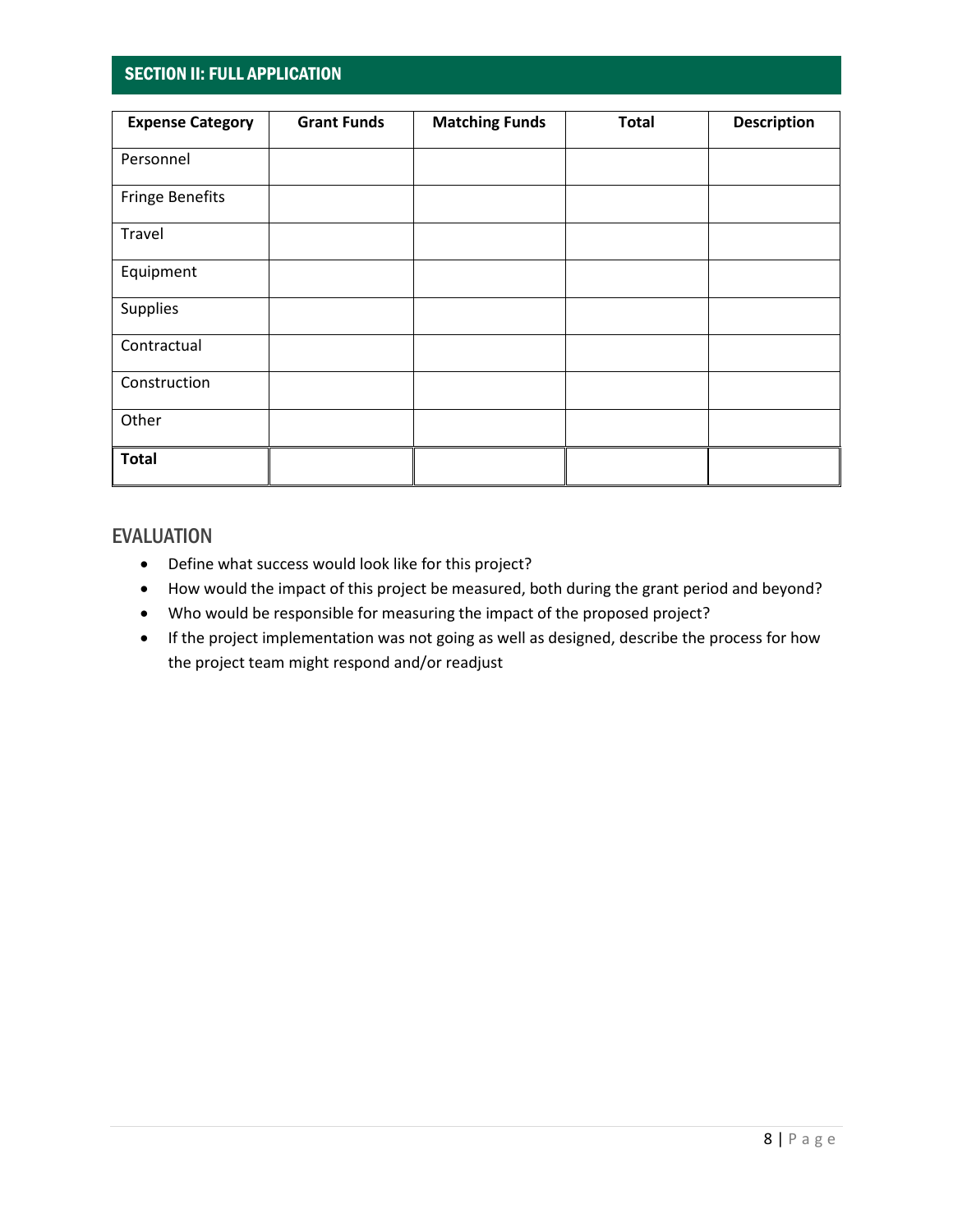### III. EVALUATION CRITERIA

Applications will be reviewed by a committee, which will include representatives from The Vermont Agency of Agriculture, Food & Markets, the Vermont Farm to School and Early Childhood Network and others. Each application will be reviewed by three different independent reviewers who will score the application using a common scoring rubric.

Reviewers will be considering the following when scoring applications:

- Clear demonstration of the problem the proposal seeks to address
	- o Specific and well documented
- Strength of proposal
	- o Directly addresses identified need
	- o Does not duplicate other existing efforts
		- Innovative
	- o Guided by best practices
	- o Supported by people with relevant experience and expertise
	- o Prioritizes youth involvement and leadership
	- o High likelihood of success
- Impact
	- o Net impact score
		- (The magnitude of the project's benefit per individual) X (The number of individuals impacted)
	- o Extent of the project impact over time
- Integration of farm to school principals and contemporary issues
	- $\circ$  Project highlights connections between food, agriculture, nutrition and community
	- o Project addresses contemporary issues. Examples include but are not limited to:
		- Climate change
		- COVID-19
		- Food insecurity
		- Food sovereignty
		- Health and Nutrition
		- Racial and social equity
- Sustainable, scalable and/or replicable
	- o Impact of the project will extend beyond the grant period
		- Likelihood of continued financial and personnel support beyond the grant period
		- o Ease with which other communities could implement similar initiatives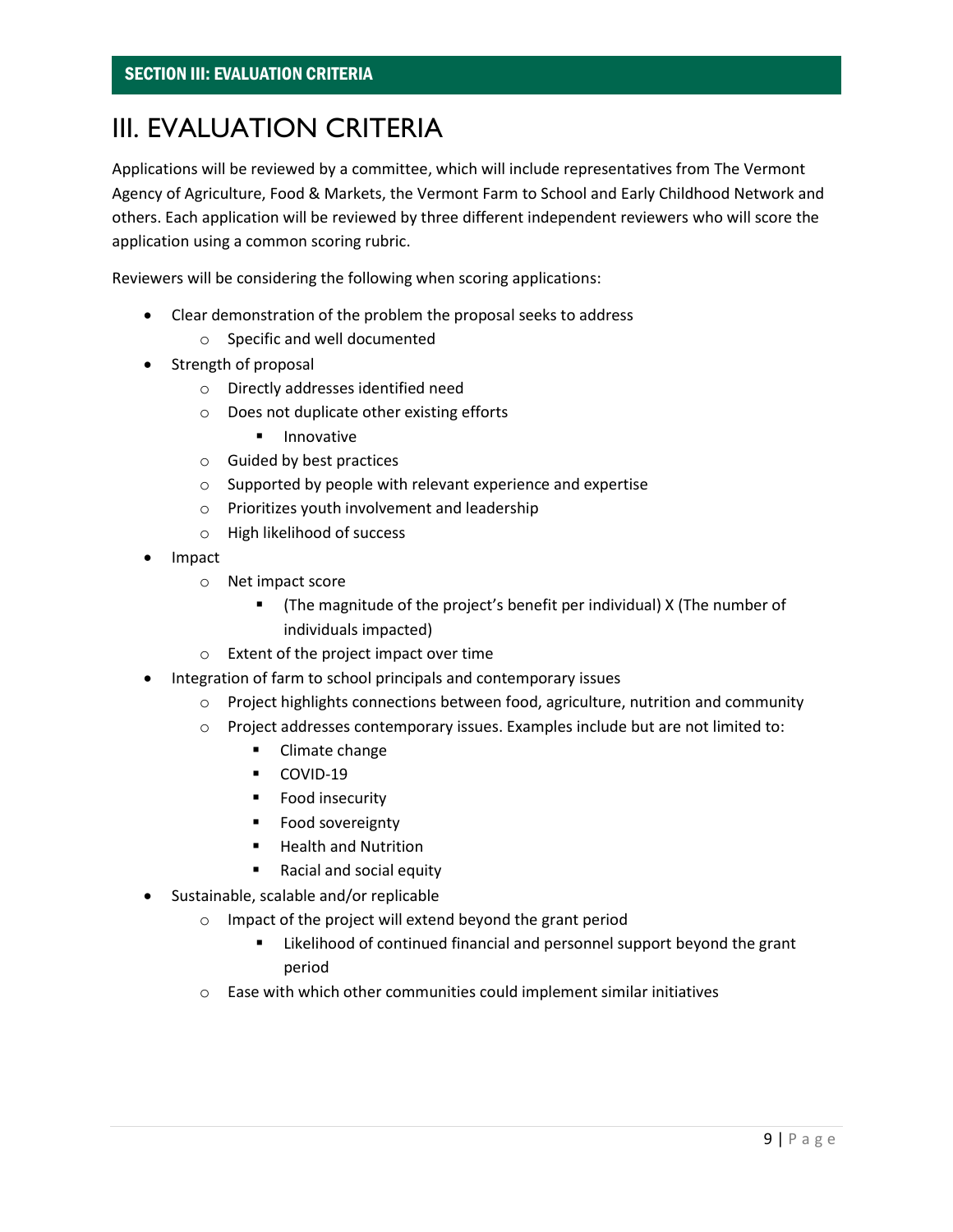### <span id="page-9-0"></span>IV. GRANT MANAGEMENT & REPORTING

#### GRANT AGREEMENT & PAYMENT

Prior to receiving funding, successful applicants must sign a grant agreement with the Vermont Agency of Agriculture, Food & Markets (VAAFM) indicating their intent to complete the proposed project and authorizing VAAFM to monitor the project's progress. The grant agreement will include provisions (terms and conditions) set by the State of Vermont as well as any program-specific requirements. Review Attachment C - [Standard State Provisions and Contracts and Grants](http://bgs.vermont.gov/sites/bgs/files/files/purchasing-contracting/pcard/ATTACHMENT%20C%20-%20rev%20Dec%202017%20CLEAN.docx) (12/15/2017 Revised) at [bgs.vermont.gov/purchasing-contracting/forms](http://bgs.vermont.gov/purchasing-contracting/forms) for the most recent State of Vermont provisions.

Prior to commencement of work and release of any payments, grantee must submit:

- A. A certificate of insurance consistent with the requirements set forth in Attachment C of the grant agreement [Not required if grantee has a curent certificate of insurance on file with the Agency of Agriculture.]
- B. A current [IRS Form W-9](https://www.irs.gov/forms-pubs/about-form-w-9) (Request for Taxpayer Identification Number and Certification), signed within the past six months [Not required if grantee is a already a state vendor.]
- C. If grant is state-funded, completed Act 154 Good Standing [Certification.](https://finance.vermont.gov/sites/finance/files/documents/Forms/Grant_Recipients/FIN-Act154_Cert.pdf) Find this form at [finance.vermont.gov/vendors-and-grantees.](https://finance.vermont.gov/vendors-and-grantees)
- D. Documentation verifying pledged matching funds, as applicable

#### GRANTEE PAYMENT SCHEDULE

Grant funds will be disbursed in three payments. Each payment is initiated by the grantee submitting a claim through their WebGrants account. Information about how to make a claim submission through WebGrants is availabl[e here.](https://agriculture.vermont.gov/grants/howtoclaim) To be approved by the program manager, each claim must be accompanied by the following deliverables which will be submitted via WebGrants.

**1 st Claim (45% of total grant award)**: A fully executed grant agreement

**2 nd Claim (45% of total grant award):** Completion and approval of first Status Report. Due by May 31st, 2023

**3 rd Claim (10% of total award):** Completion and approval of Final Report. Due by May 31st, 2024

### REPORTING REQUIREMENTS

Reports will be submitted through a grantee's WebGrants account. Reports will require the grantee to provide answers to an established list of questions related to the progression of the project, the project budget and the impact to date. A copy of all report questions will be provided to successful grantees with their award packets.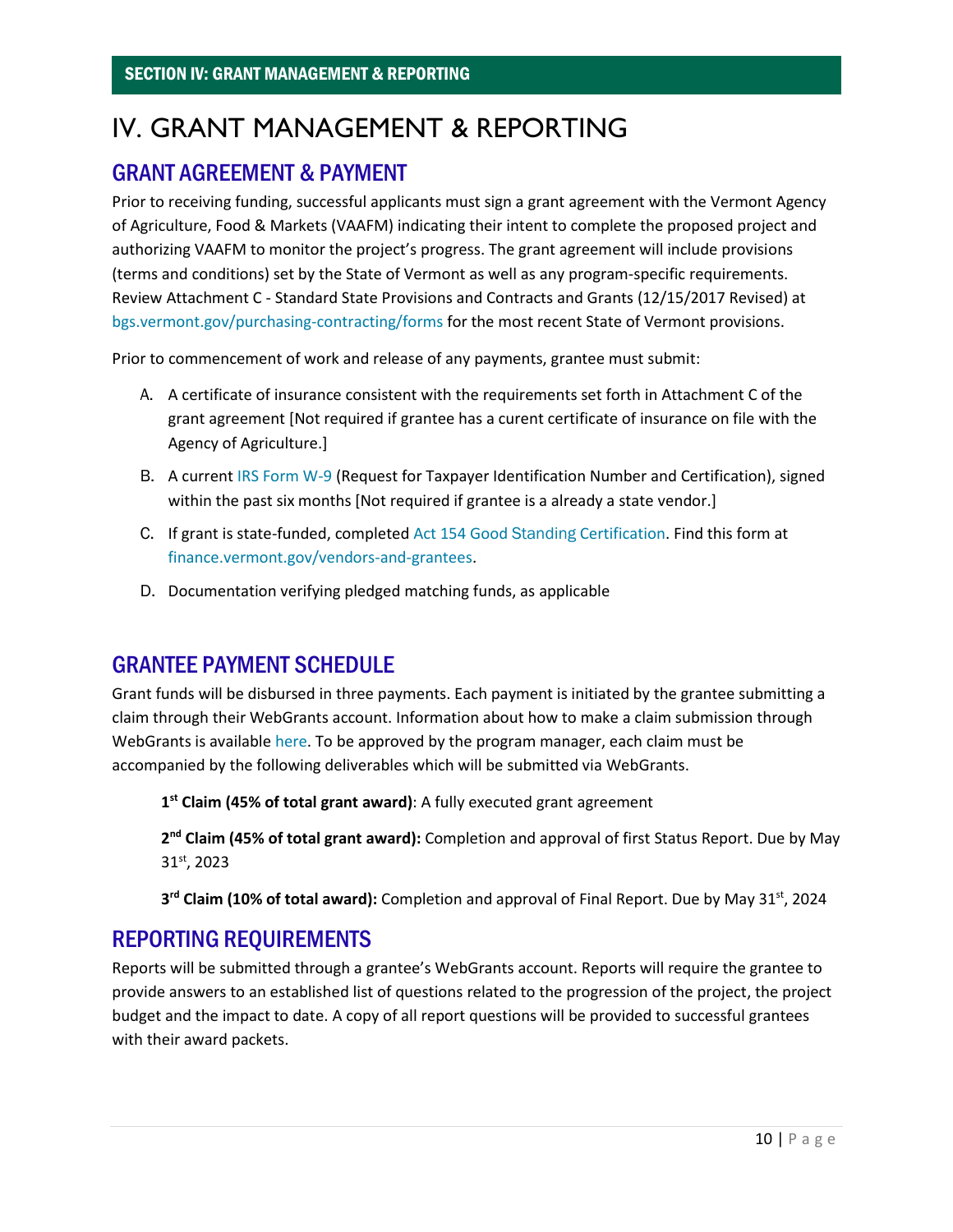#### CERTIFICATE OF INSURANCE

A certificate of insurance (COI) is a common requirement for businesses and organizations; most agents are familiar with it. The State of Vermont must be listed as an additional insured on the grantee's policy. We recommend forwarding the insurance requirements below to prospective insurers for accuracy:

*Insurance: Before commencing work on this Agreement the Party must provide certificates of insurance to show that the following minimum coverages are in effect. It is the responsibility of the Party to maintain current certificates of insurance on file with the State through the term of this Agreement. No warranty is made that the coverages and limits listed herein are adequate to cover and protect the interests of the Party for the Party's operations. These are solely minimums that have been established to protect the interests of the State.* 

*Workers Compensation: With respect to all operations performed, the Party shall carry workers' compensation insurance in accordance with the laws of the State of Vermont. Vermont will accept an outof-state employer's workers' compensation coverage while operating in Vermont provided that the insurance carrier is licensed to write insurance in Vermont and an amendatory endorsement is added to the policy adding Vermont for coverage purposes. Otherwise, the party shall secure a Vermont workers' compensation policy, if necessary, to comply with Vermont law.* 

*General Liability and Property Damage: With respect to all operations performed under this Agreement, the Party shall carry general liability insurance having all major divisions of coverage including, but not limited to:* 

*Premises - Operations Products and Completed Operations Personal Injury Liability Contractual Liability The policy shall be on an occurrence form and limits shall not be less than: \$1,000,000 Each Occurrence \$2,000,000 General Aggregate \$1,000,000 Products/Completed Operations Aggregate \$1,000,000 Personal & Advertising Injury*

*Automotive Liability: The Party shall carry automotive liability insurance covering all motor vehicles, including hired and non-owned coverage, used in connection with the Agreement. Limits of coverage shall not be less than \$500,000 combined single limit. If performance of this Agreement involves construction, or the transport of persons or hazardous materials, limits of coverage shall not be less than \$1,000,000 combined single limit.* 

*Additional Insured. The General Liability and Property Damage coverages required for performance of this Agreement shall include the State of Vermont and its agencies, departments, officers and employees as Additional Insureds. If performance of this Agreement involves construction, or the transport of persons or hazardous materials, then the required Automotive Liability coverage shall include the State of Vermont and its agencies, departments, officers and employees as Additional Insureds. Coverage shall be primary and non-contributory with any other insurance and self-insurance.* 

*Notice of Cancellation or Change. There shall be no cancellation, change, potential exhaustion of aggregate limits or non-renewal of insurance coverage(s) without thirty (30) days written prior written notice to the State.*